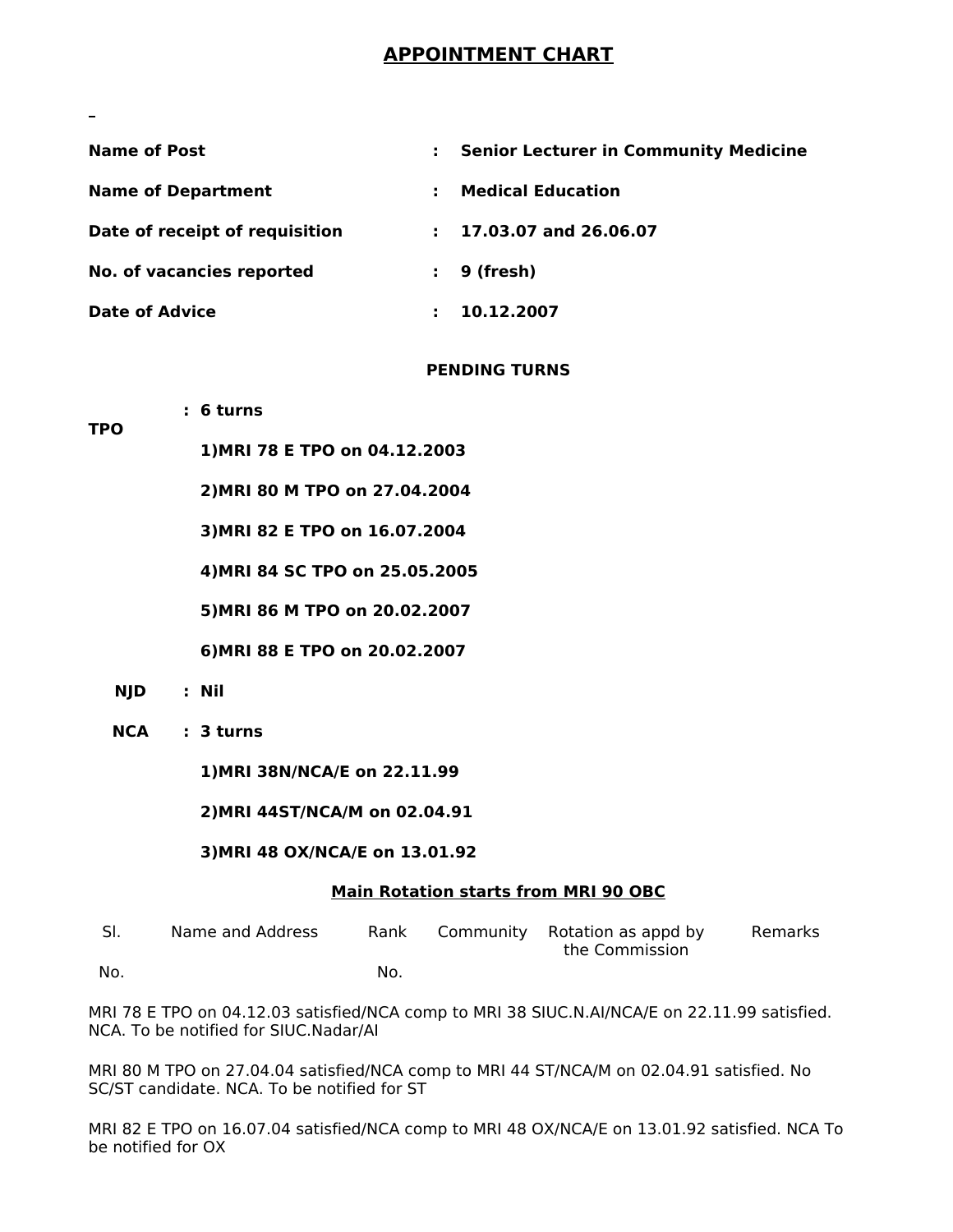MRI 84 SC TPO on 25.05.05 satisfied. No SC candidate. NCA. To be notified for SC

MRI 90 OBC TPO to keep 50% Rule

| $\mathbf 1$ | Biju George                    | 1                  | $---$  | <b>MRI 91 OC</b> |
|-------------|--------------------------------|--------------------|--------|------------------|
|             | Cheriankunnel House,           |                    |        |                  |
|             | Karaparamba Post,              |                    |        |                  |
|             | Calicut-673 010                |                    |        |                  |
|             | MRI 92 ST TPO to keep 50% Rule |                    |        |                  |
| 2           | Retheesh.K.H                   | 2                  | $---$  | <b>MRI 93 OC</b> |
|             | Indu Nivas, TC. 3/1369(1),     |                    |        |                  |
|             | Lekshmi Nagar, Pattom,         |                    |        |                  |
|             | Thiruvananthapuram             |                    |        |                  |
|             | $-695004$                      |                    |        |                  |
|             | MRI 94 LC TPO to keep 50% Rule |                    |        |                  |
| 3           | Anil Bindhu.S                  | 3                  | Ezhava | <b>MRI 95 OC</b> |
|             | Bindu Nivas,                   |                    |        |                  |
|             | Thazham South,                 |                    |        |                  |
|             | Chathannoor,                   |                    |        |                  |
|             | Kollam-691 572                 |                    |        |                  |
|             | MRI 96 M TPO to keep 50% Rule  |                    |        |                  |
|             | 4 Althaf.A                     | $\mathbf{\Lambda}$ | Muslim | <b>MRI 97 OC</b> |
|             | TC.14/1924,                    |                    |        |                  |
|             | Palayam,                       |                    |        |                  |
|             | University.P.O.,               |                    |        |                  |
|             | Trivandrum-695 034             |                    |        |                  |
|             | MRI 98 E TPO to keep 50% Rule  |                    |        |                  |
| 5           | Libu.G.K                       | 5                  | $---$  | <b>MRI 99 OC</b> |
|             | Nesfel,                        |                    |        |                  |
|             | Sunny Dale TC.14/2142,         |                    |        |                  |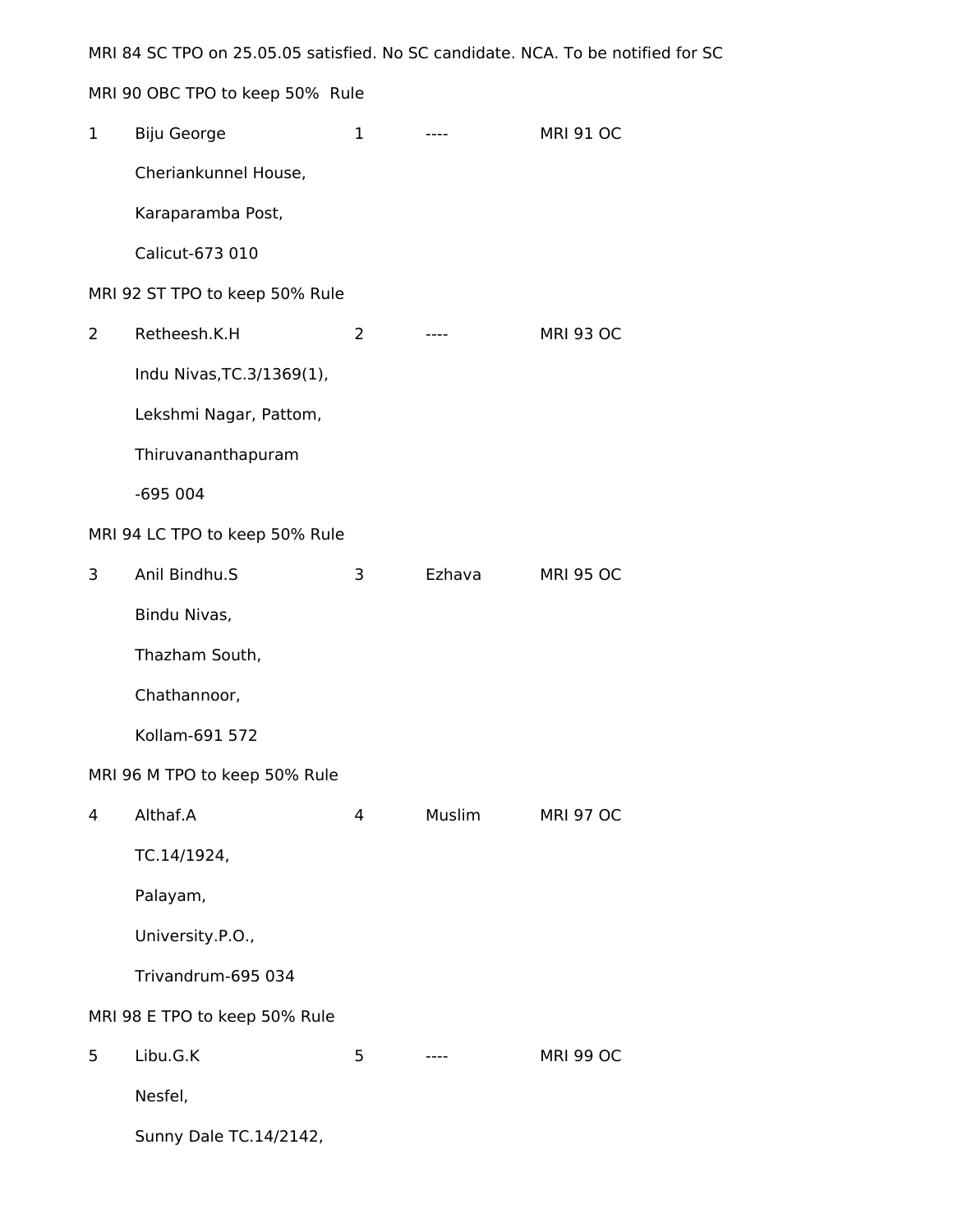Meads Lane, Palayam,

Trivandrum-695 034

None interchanged for keeping the seniority in the list.

# **OC/BC POSITION**

|                     | <b>OC</b> | BC | <b>TOTAL</b> |
|---------------------|-----------|----|--------------|
| <b>Previou</b><br>s | ----      |    |              |
| <b>Present</b>      | 5         | 4  | 9            |
| <b>Total</b>        | 5         |    | 9            |

# **LIST OF UNFILLED TURN OF COMMUNITIES**

| SIUC.Nadar/Al-1 |  |
|-----------------|--|
| $ST - 1$        |  |
| $OX - 1$        |  |
| $SC - 1$        |  |

#### **Total NCA- 4**

# **for Secretary,**

# **KERALA PUBLIC SERVICE COMMISSION**

# **APPOINTMENT CHART**

| Name of Post                                       | : Senior Lecturer in Community Medicine                              |
|----------------------------------------------------|----------------------------------------------------------------------|
| Name of Department                                 | Medical Education                                                    |
| Date of receipt of the reporting of the<br>vacancy | $: 28.10.2008, 16.09.2009, 19.09.2009, 27.10.2009$<br>and 31.10.2009 |
| No. of vacancies reported                          | $: 6(4 \text{ N}D + 2 \text{ Fresh})$                                |
| Date of Advice                                     | : 01.02.2010                                                         |
|                                                    |                                                                      |

#### **PENDING TURNS**

**TPO**

- : 8 Turns
	- 1. MRI 92 ST TPO on 10.12.2007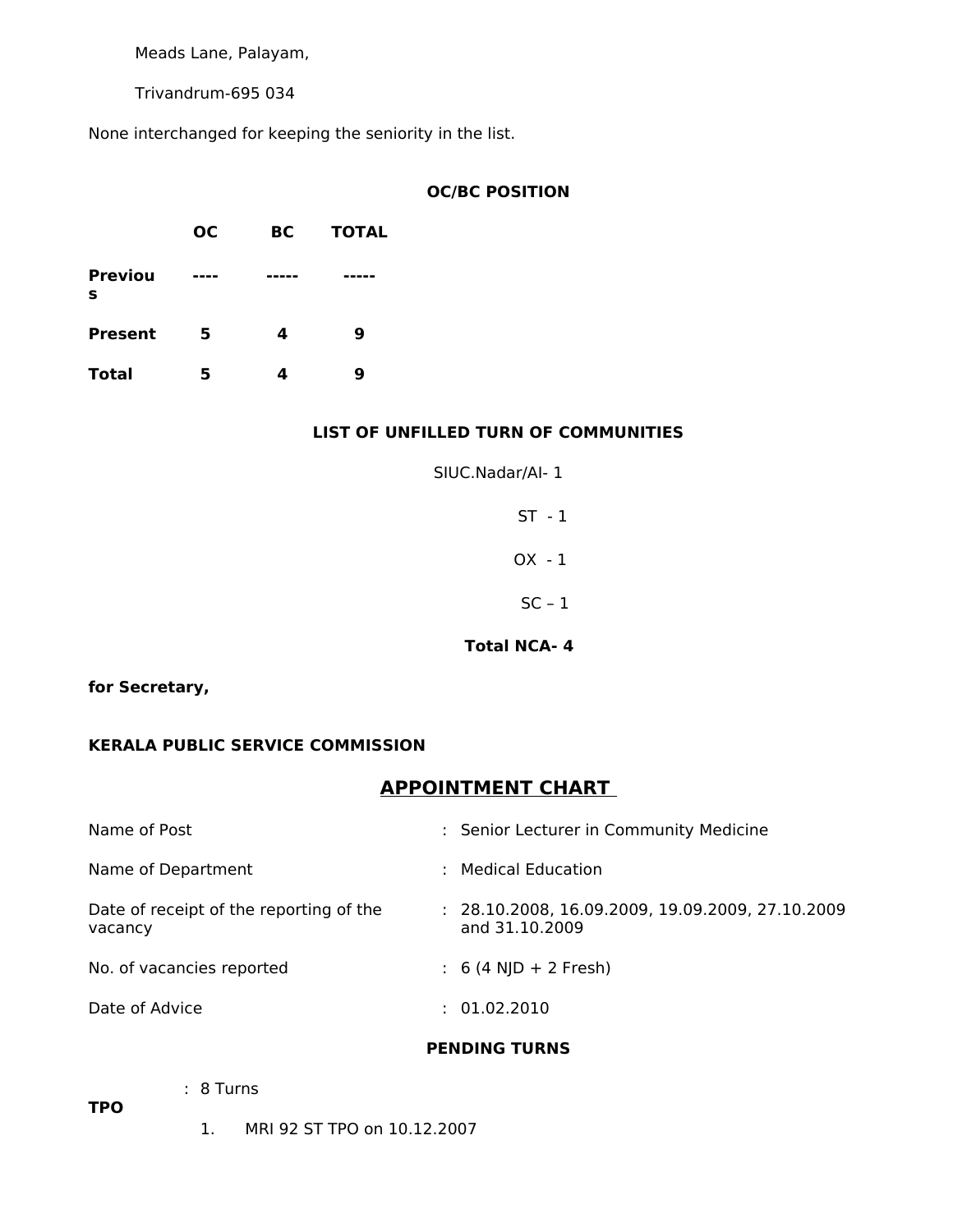- 2. MRI 94 LC TPO on 10.12.2007
- 3. MRI 96 M TPO on 10.12.2007
- 4. MRI 98 E TPO on 10.12.2007
- 5. MRI 100 V TPO on 02.06.2009
- 6. MRII 2 E TPO on 02.06.2009
- 7. MRII 4 SC TPO on 22.07.2009
- 8. MRII 6 M TPO on 22.07.2009
- NJD : 4 Turns
	- 1. MRI 90 OBC advised on 22.07.2009
	- 2. MRII 3 OC advised on 22.07.2009
	- 3. MR II 5 OC advised on 22.07.2009
	- 4. MR II 7 OC advised on 22.07.2009
- NCA : Nil

# Main Rotation Starts from MRII 8 LC

| SI.<br>No.     | Name and Address                                                                                   | Rank<br>No. | Community | Rotation as appd<br>by the<br>Commission | Remarks       |
|----------------|----------------------------------------------------------------------------------------------------|-------------|-----------|------------------------------------------|---------------|
|                | NJD Compensation to MRI 90 OBC satisfied. No candidate belonging to OBC<br>community.<br>NCA - OBC |             |           |                                          |               |
| $\overline{1}$ | Ravi Prasad Varma P                                                                                | $ R-1 $     |           | MRII 3 OC                                | NJD Satisfied |
|                | Saubhagya                                                                                          |             |           |                                          |               |
|                | Manikantheswaram                                                                                   |             |           |                                          |               |
|                | Vattiyoorkavu                                                                                      |             |           |                                          |               |
|                | Thiruvananthapuram                                                                                 |             |           |                                          |               |
|                | Pin - 695 013                                                                                      |             |           |                                          |               |
| $\overline{2}$ | Anupa Lucas                                                                                        | $R-2$       |           | MRII 5 OC                                | NJD Satisfied |
|                | Pattarakalam                                                                                       |             |           |                                          |               |
|                | Ruby Nagar P.O                                                                                     |             |           |                                          |               |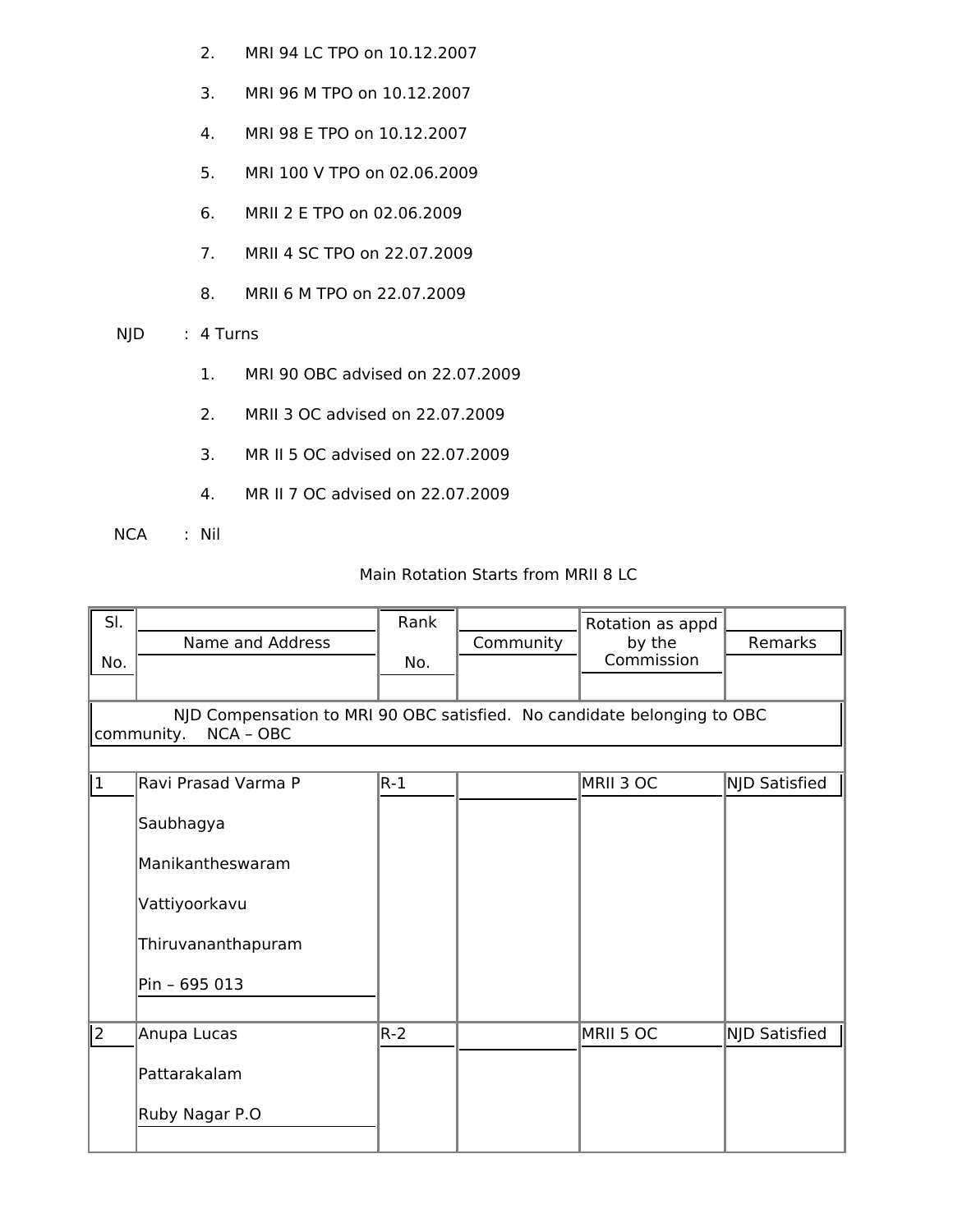|                | Changanacherry,                                                                                 |         |           |               |
|----------------|-------------------------------------------------------------------------------------------------|---------|-----------|---------------|
|                | Kottayam - 686 103                                                                              |         |           |               |
| 3              | Anish T.S                                                                                       | $R - 3$ | MRII 7 OC | NJD Satisfied |
|                |                                                                                                 |         |           |               |
|                | Suramam                                                                                         |         |           |               |
|                | Kottukanjiramvila                                                                               |         |           |               |
|                | Pappanamcode P.O                                                                                |         |           |               |
|                | Thiruvananthapuram                                                                              |         |           |               |
|                | PIN - 691 518                                                                                   |         |           |               |
|                |                                                                                                 |         |           |               |
| <b>ST</b>      | MRI 92 ST - TPO satisfied- No ST/SC candidate in the Ranked List. NCA notification for ST- NCA- |         |           |               |
|                |                                                                                                 |         |           |               |
|                | MRII 8 LC TPO to keep 50%                                                                       |         |           |               |
|                |                                                                                                 |         |           |               |
| $\overline{4}$ | Rajany Jose                                                                                     |         |           |               |
|                | Sriprasadam, Flat.No.1,                                                                         |         |           |               |
|                | Opp.St.Ephrem school                                                                            |         |           |               |
|                | Priyadarsini Nagar                                                                              |         |           |               |
|                | Pongummoodu                                                                                     |         |           |               |
|                | Medical College P.O                                                                             |         |           |               |
|                | Trivandrum - 695 011                                                                            |         |           |               |
|                |                                                                                                 |         |           |               |

None interchanged for keeping the seniority in the Ranked List.

# **OC/BC POSITION**

|                 | OC | BC | <b>Total</b> |  |
|-----------------|----|----|--------------|--|
| <b>Previous</b> |    |    |              |  |
| <b>Present</b>  |    |    | 12           |  |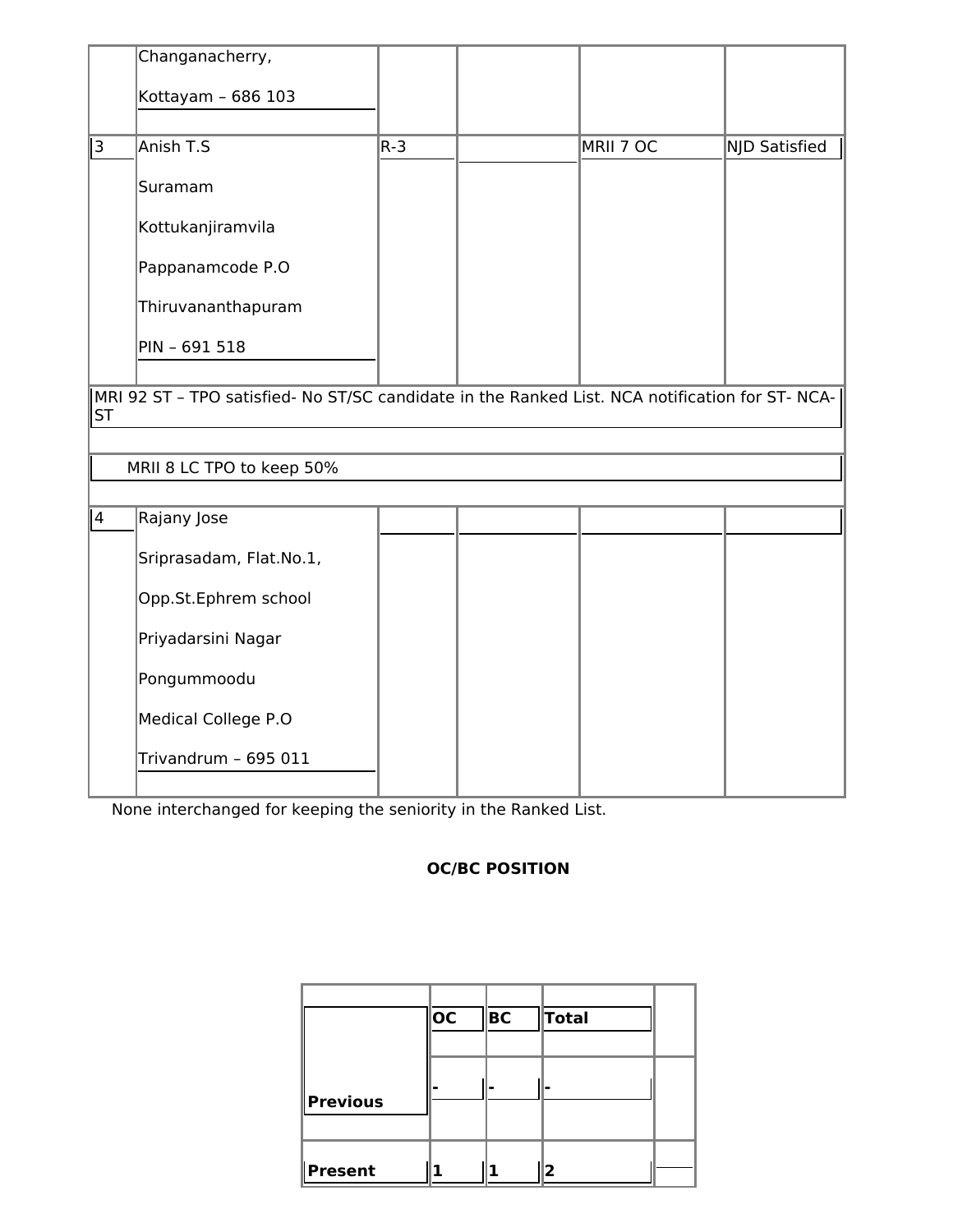| <b>Total</b> |  | $2 + 4$ NJD |
|--------------|--|-------------|

#### **LIST OF UNFILLED TURN OF COMMUNITIES**

OBC –1, ST-1

for SECRETARY

# **KERALA PUBLIC SERVICE COMMISSION**

# **APPOINTMENT CHART**

| Name of Post                                       | : Senior Lecturer in Community Medicine |
|----------------------------------------------------|-----------------------------------------|
| Name of Department                                 | : Medical Education                     |
| Date of receipt of the reporting of the<br>vacancy | : 13.01.2010                            |
| No. of vacancies reported                          | $: 1$ NJD                               |
| Date of Advice                                     | : 01.02.2010                            |

#### **PENDING TURNS**

- : 8 Turns
	- 9. MRI 92 ST TPO on 10.12.2007
	- 10. MRI 94 LC TPO on 10.12.2007
	- 11. MRI 96 M TPO on 10.12.2007
	- 12. MRI 98 E TPO on 10.12.2007
	- 13. MRI 100 V TPO on 02.06.2009
	- 14. MRII 2 E TPO on 02.06.2009
	- 15. MRII 4 SC TPO on 22.07.2009
	- 16. MRII 6 M TPO on 22.07.2009
- NJD : 1 Turn (MRI 86 M advised on 22.07.2009)
- NCA : Nil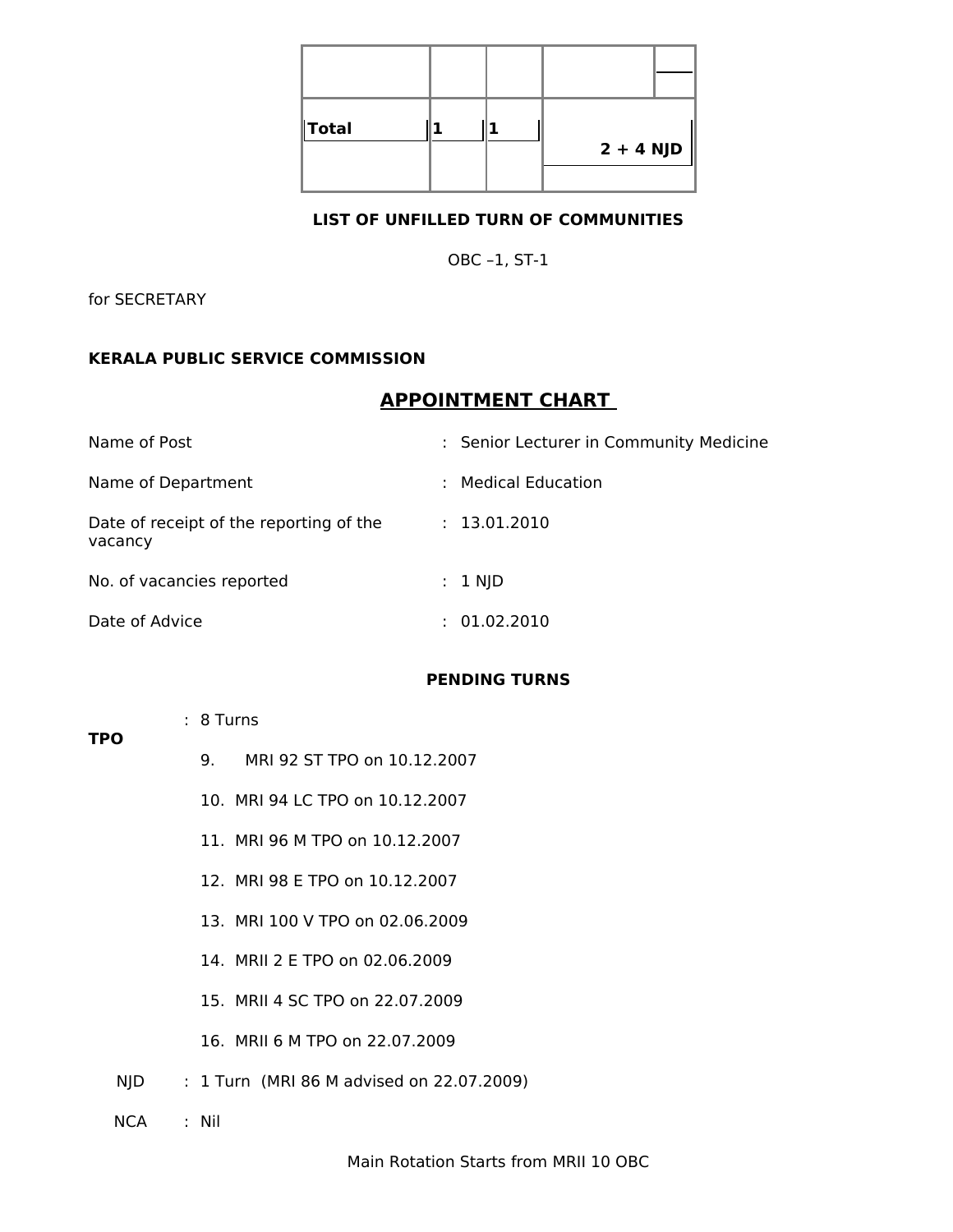| SI. |                                                                                                                                                  | Rank |           | Rotation as appd |         |
|-----|--------------------------------------------------------------------------------------------------------------------------------------------------|------|-----------|------------------|---------|
|     | Name and Address                                                                                                                                 |      | Community | by the           | Remarks |
| No. |                                                                                                                                                  | No.  |           | Commission       |         |
|     |                                                                                                                                                  |      |           |                  |         |
|     | NJD Compensation to MRI 86 M satisfied. No candidate belonging to Muslim<br>Community in the Ranked List. NCA notification for Muslim Community. |      |           |                  |         |
|     |                                                                                                                                                  |      |           |                  |         |

# **OC/BC POSITION**

# **Not applicable as rotation is worked out for NJD vacancy**

# **LIST OF UNFILLED TURN OF COMMUNITIES**

Muslim - 1

for SECRETARY

#### **KERALA PUBLIC SERVICE COMMISSION**

# **APPOINTMENT CHART**

| Name of Post                                       | : Senior Lecturer in Community Medicine |
|----------------------------------------------------|-----------------------------------------|
| Name of Department                                 | : Medical Education                     |
| Date of receipt of the reporting of the<br>vacancy | : 18.01.2010                            |
| No. of vacancies reported                          | $: 1$ Fresh                             |
| Date of Advice                                     | 01.02.2010                              |

# **PENDING TURNS**

**TPO**

- : 8 Turns
	- 17. MRI 92 ST TPO on 10.12.2007
	- 18. MRI 94 LC TPO on 10.12.2007
	- 19. MRI 96 M TPO on 10.12.2007
	- 20. MRI 98 E TPO on 10.12.2007
	- 21. MRI 100 V TPO on 02.06.2009
	- 22. MRII 2 E TPO on 02.06.2009
	- 23. MRII 4 SC TPO on 22.07.2009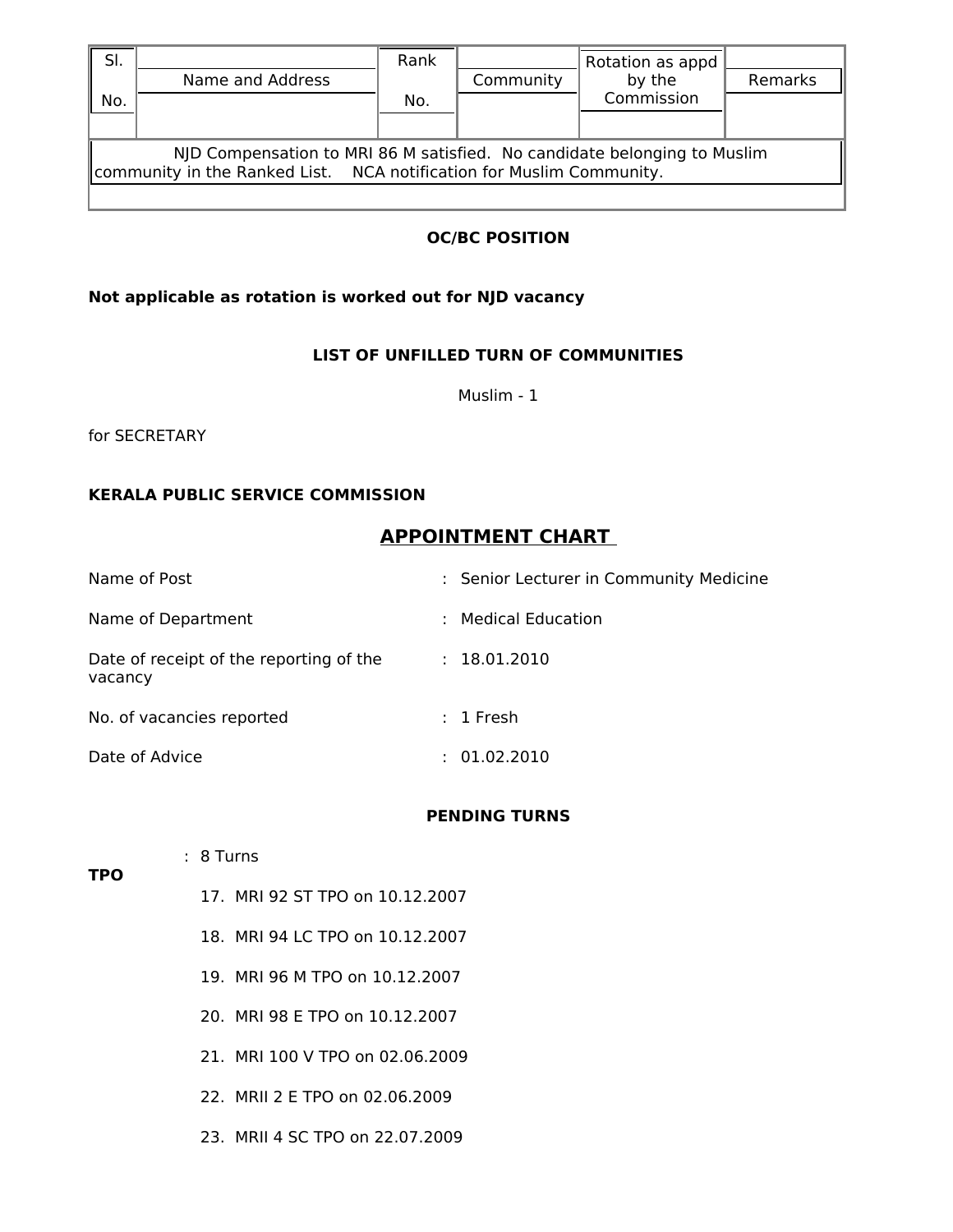24. MRII 6 M TPO on 22.07.2009

NJD : Nil

NCA : Nil

# Main Rotation Starts from MRII 10 OBC

| SI.<br>No. | Name and Address            | Rank<br>No. | Community | Rotation as appd<br>by the<br>Commission | Remarks |
|------------|-----------------------------|-------------|-----------|------------------------------------------|---------|
|            | MRII 10 OBC TPO TO KEEP 50% |             |           |                                          |         |
| 1          | Rini Raveendran             | $R-5$       |           | MRII 11 OC                               |         |
|            | Thejus                      |             |           |                                          |         |
|            | Erumapetty                  |             |           |                                          |         |
|            | Thrissur - 680 584          |             |           |                                          |         |
|            |                             |             |           |                                          |         |

# **OC/BC POSITION**

|            | <b>OC</b>               | BC | <b>Total</b>            |
|------------|-------------------------|----|-------------------------|
| Previous   | 1                       | 1  | $\overline{\mathbf{2}}$ |
| Present    | 1                       |    | 1                       |
| $\ $ Total | $\overline{\mathbf{2}}$ | 1  | 3                       |

#### **LIST OF UNFILLED TURN OF COMMUNITIES**

NIL

for SECRETARY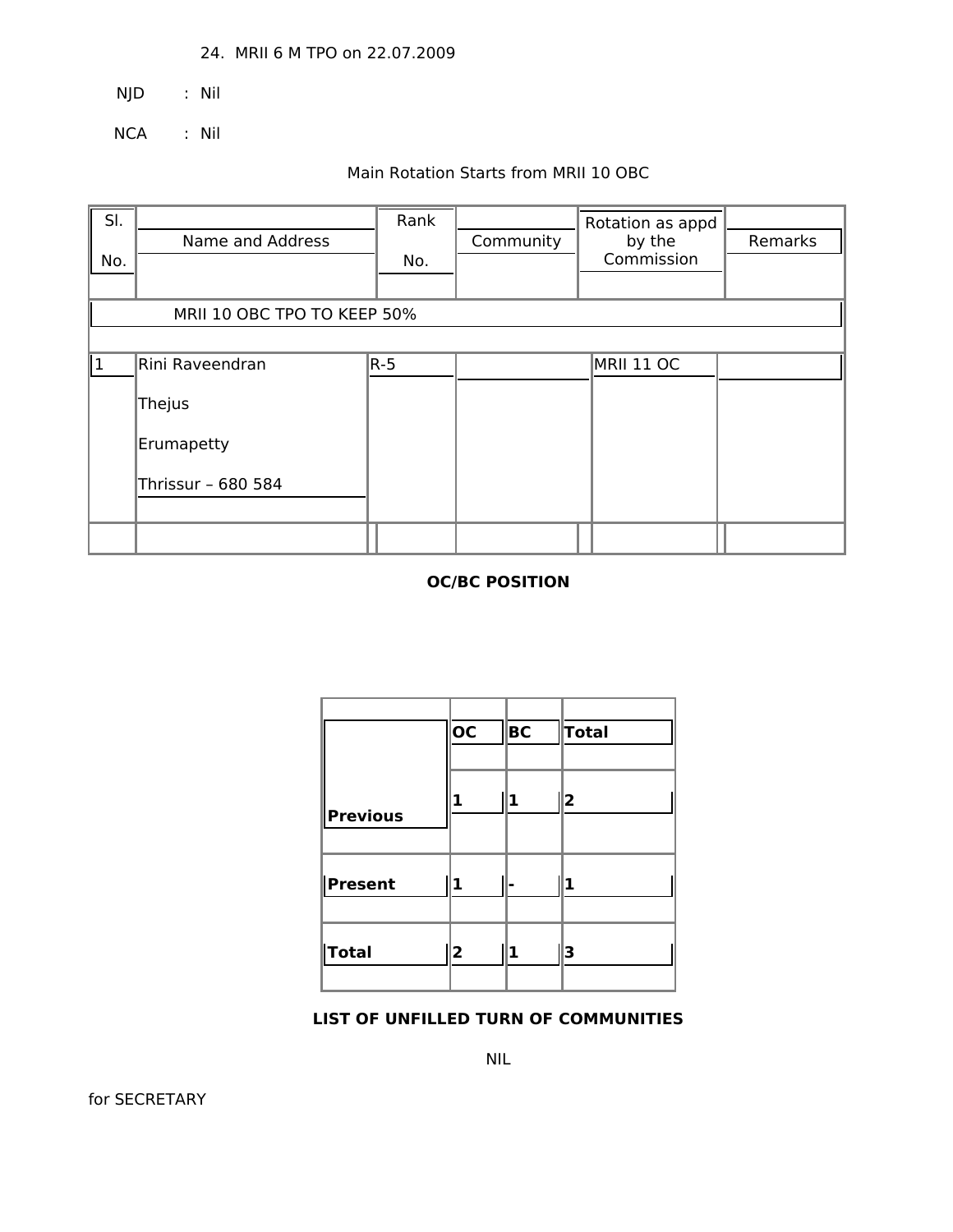# **KERALA PUBLIC SERVICE COMMISSION**

# **APPOINTMENT CHART**

| Name of Post                                    | Senior Lecturer in Community Medicine<br>$\mathcal{L}$ |
|-------------------------------------------------|--------------------------------------------------------|
| Name of Department                              | Medical Education<br>$\mathcal{L}$                     |
| Date of receipt of the reporting of the vacancy | : 25.09.2010                                           |
| No. of vacancies reported                       | 1 Fresh<br>$\mathbb{R}^{\mathbb{Z}}$                   |
| Date of Advice                                  | 04.10.2010                                             |

#### PENDING TURNS

| <b>TPO</b> |           | 8 Turns                          |
|------------|-----------|----------------------------------|
|            |           | 1. MRI 96 M TPO on 10.12.2007    |
|            |           | 2. MRI 98 E TPO on 10.12.2007    |
|            |           | 3. MRI 100 V TPO on 02.06.2009   |
|            |           | 4. MRII 2 E TPO on 02.06.2009    |
|            |           | 5. MRII 4 SC TPO on 22.07.2009   |
|            |           | 6. MRII 6 M TPO on 22.07.2009    |
|            |           | 7. MRII 8 LC TPO on 01.02.2010   |
|            |           | 8. MRII 10 OBC TPO on 01.02.2010 |
|            |           |                                  |
| <b>NJD</b> | $\bullet$ | <b>NIL</b>                       |
| <b>NCA</b> | $\bullet$ | Nil                              |
|            |           |                                  |

# **Main Rotation Starts from MRII 12 SC**

| Sl.<br>No. | Name and Address | Rank<br>No. | Community                | Rotation as appd<br>by the<br>Commission | Remarks |
|------------|------------------|-------------|--------------------------|------------------------------------------|---------|
|            |                  |             | MR II SC TPO to keep 50% |                                          |         |